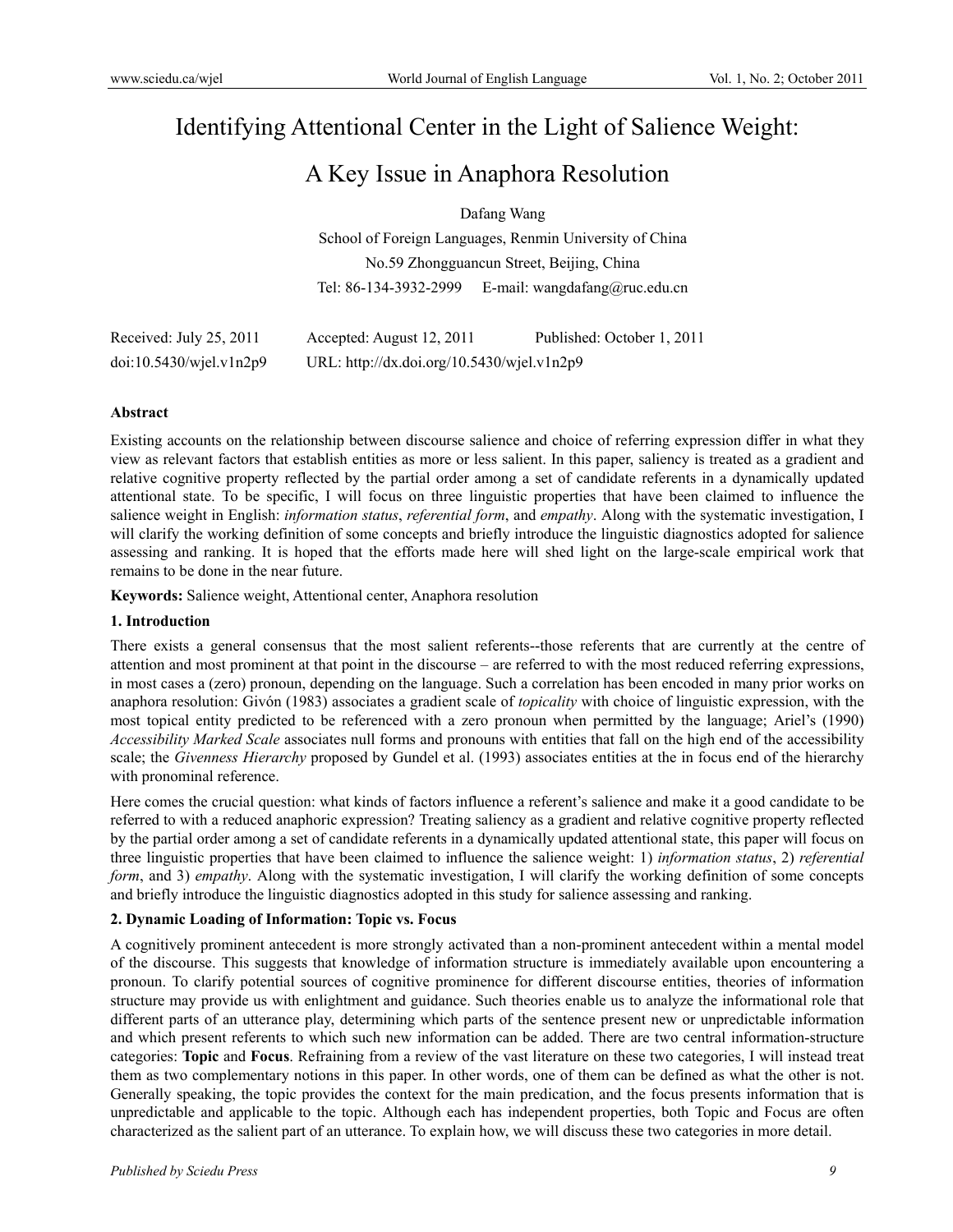## *2.1 Topic*

It is generally agreed upon that **Topic** can be defined in terms of the ''aboutness'' condition (Reinhart, 1982). To facilitate future analysis, I will make a distinction here between *Local Topic* (LT) and *Global Topic* (GT). At the local level, topic is the (presupposed) information that the rest of the assertion in an utterance modifies; and more particularly, it often refers to a linguistic constituent of the category NP. In this sense, LT is defined in terms of the referential givenness status of entities. It is usually realized by a referring expression and designates a referent identified within a discourse (Lambrecht, 1994). From the angle of functional syntax, LT can be roughly equated with the topical theme in Halliday's grammatical system.

In comparison, GT is a more complex notion as it functions at a higher level. Defined in an analogous fashion to that of LT, GT is what a set of propositions is about at a given point in discourse. From the perspective of anaphora processing, GT here is assumed as a referent that has been the local topic for more than one sentence without crucial intervening local topics within a discourse (segment). In this way, the identification of GT becomes much more manageable because it is based upon the topical analysis at the sentence level. As a matter of fact, the continuity of LT is an important criterion in discourse segmentation with GT serving as a salient filing label.

It should be noted that these two concepts often coincide within a discourse segment, but not necessarily so. For example, in (1), the GT is *Mr. Bennet*. It coincides with the LT of (1a), but differs from that of (1b), where the LT shifts to Mr Bennet's *affection* for his daughter Elizabeth. This kind of part-whole relation is fairly common in the topical construction of discourse. As the current study focuses on coreferential pronouns, we will not probe into this kind of topic shift in detail.

(1) a. **Mr. Bennet** missed his second daughter exceedingly.

b. **His affection for her** drew him oftener from home than any thing else could do.

#### (Jane Austen: *Pride and Prejudice*)

Regarding the influence of topic status on referential choice, many scholars (Crawley et al., 1990; Marslen-Wilson et al., 1993; Stevenson et al., 1995; Arnold et al., 2000 etc.) use anaphoric elements as a window to gain insight into what makes referents salient, and thus suggest or justify a preference for co-reference of a pronoun with a topical entity. Here comes the practical question of topic identification. It might be argued that English is impoverished, compared to other languages, with regard to the marking of topics. It does not have a special morphological marker, such as -wa in Japanese and -i(n) in Korean (cf. Li & Thompson for a survey of languages with and without explicit topic marking). With respect to anaphora resolution, I select several identification methods of Local Topic for practical reasons. They are listed below with incremental markedness:

#### 2.1.1 Subjecthood

In English, subject has special properties not shared by other sentence constituents, such as determination of the person and number features exhibited by the verb of a finite clause; preverbal position in finite clauses; the privilege of being omitted in the infinitive, in gerund clauses, and in conjoined finite clauses, and so on. Thus in the absence of stronger salience-indicators of other discourse entities, **grammatical subject** will be perceived as the DEFAULT topic. As mentioned above, this tenet has been widely employed in automatic algorithms for anaphora processing. What should be noted is that **expletive subjects** like *there* in example (2) and *it* in (3) are not regarded as topics. This is because topics need to be referring expressions in the current study, and must designate a referent identified within a discourse. In this kind of cases, the complementing constituent will be treated as the topic instead, like *my aunt* in (2) and *Squealer* in (3), which turn out to be the antecedent of the pronouns *she* and *his/he* in the upcoming discourse.

- (2) And **there** was my aunt, all the time I was dressing, preaching and talking away just as if she was reading a sermon. (Jane Austen: *Pride and Prejudice*)
- (3) Yes, **it** was Squealer. A litter awkwardly, as though not quite used to supporting his considerable bulk in that position, but with perfect balance, he was strolling across the yard. (George Orwell: *Animal Farm*)
- 2.1.2 Topic-denoting syntactic constructions

Since the early Prague School work on syntax and discourse function (e.g. Firbas, 1966, 1992), researchers have accumulated evidence for a correlation between sentence position and information status in the discourse. In particular, it has been noticed that preposing constructions which place canonically postverbal constituents in preverbal position always mark the preposed information as topic within the discourse. As shown in (4), it is a common observation that corresponding active and passive sentences differ in what they appear to be 'about' even though they describe the same state of affairs. Besides **Passive Construction** which can be covered by the subjecthood condition, the syntactic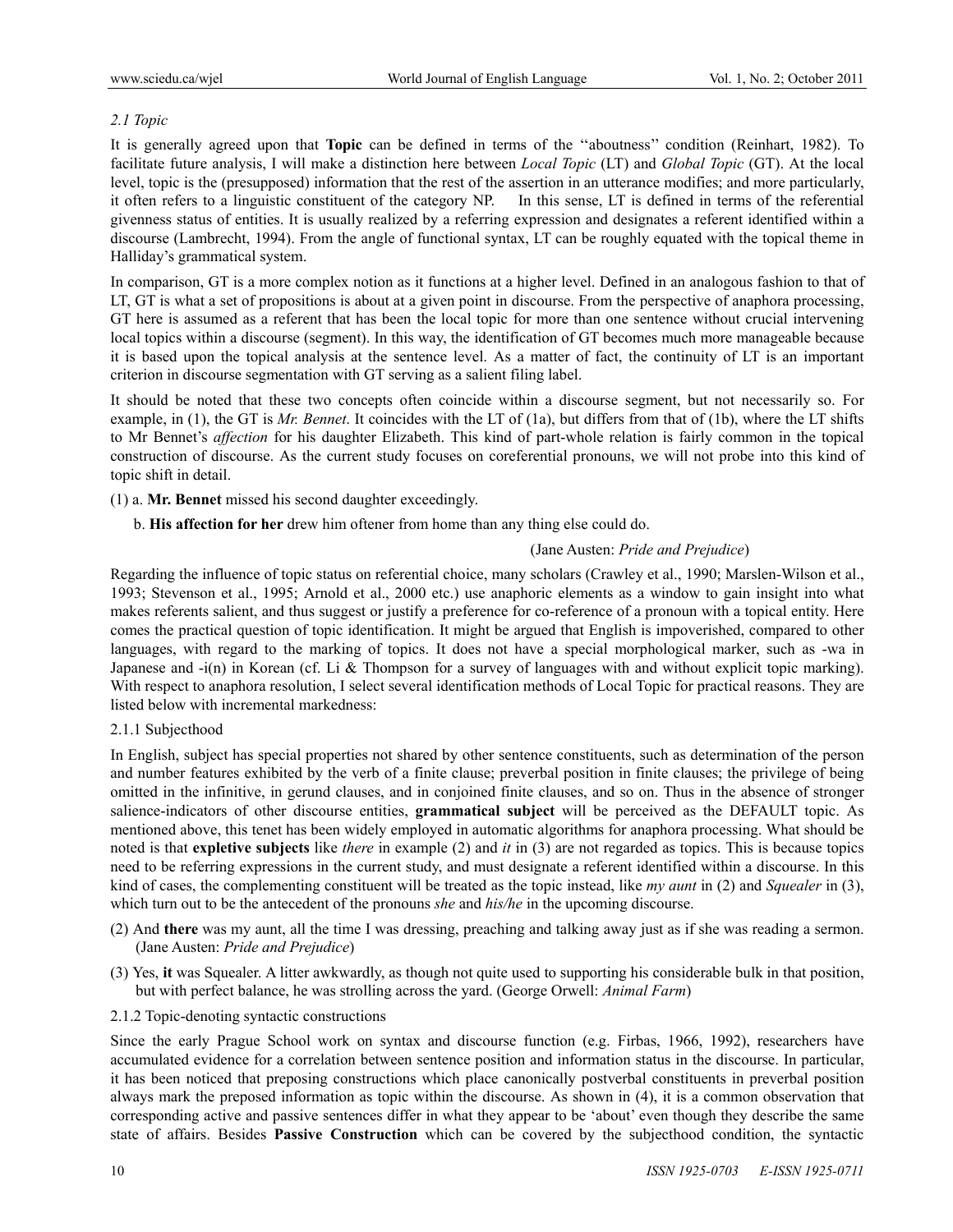structures most widely and consistently associated with topic denoting are **Topicalization** and **Left-dislocation**, both involving a topical NP adjunct to the left of a clause, and some kind of referential link between the NP adjunct and a constituent of the clause. In Topicalization, the link between the NP adjunct and the full clause is an obligatorily co-indexed gap, as in (5); while in Left-dislocation, the coreferential link is embodied by a pronoun or other anaphorically interpreted element, as in (6). Another effective topic marking construction is **Right-dislocation**, which is akin to Left-dislocation, simply dislocates the NP adjunct to the right of a clause, like (7). The major discourse function of Right-dislocation constructions is to enable the addressor to signal to the addressee a shift in attention and refer to entities that are salient in the global discourse situation rather than in the current forward-looking center. A still more marked syntactic construction which yields an interesting test for syntactic markedness and topic properties of particular NP is **Raising-structure**, which has two subtypes: **Raising to Object Structure** (**ROS**) and **Raising to Subject Structure** (**RSS**). In ROS, as illustrated in (8), the grammatical role of *poinsettias* varies from the lower-clause subject in (8a) to the clausal object in (8b). In RSS, as illustrated in (9), *light energy* is raised to be the subject in (9b) though it is actually the subject of the subordinate clause in (9a).

- (4) a. *A lion* chased a zebra.
	- b. *A zebra* was chased by a lion.
- (5) In principle, he is now capable of carrying out or determining the accuracy of any computation. *Some computations* he may not be able to carry out *Ø* in his head. (Noam Chomsky, 1980, p.221)
- (6) *The woman you were just talking to*, I don't know where *she* went.
- (7) Below the waterfall, a whole mass of enormous glass pipes were dangling down into the river from somewhere high up in the ceiling! *They* really were enormous, *those pipes*. (R. Dahl: *Charlie and the Chocolate Factory*)
- (8) a. Many people believe [that *poinsettias* are poisonous].
	- b. Many people believe *poinsettias* to be poisonous.
- (9) a. It seems [that *light energy* will be an important subject of scientific research in the future].
	- b. *Light energy* seems to be an important subject of scientific research in the future.
- 2.1.3 Topic markers

Last but not least, another simple diagnostic to topichood is directly related to the expressions concerning aboutness, such as "speaking of X", "as for X", "with regard to X", "considering X" and "about X", etc. These words and phrases are felicitous signals denoting  $X$  is the topic of the sentence. This is especially the case when these topic markers occur at the beginning of a sentence, which coincides with the preposing principle we have just discussed above.

- (10) **About** *the Rebellion and its results* he would express no opinion. (George Orwell: *Animal Farm*)
- (11) Miss Bingley was engrossed by Mr. Darcy, her sister scarcely less so; and **as for** *Mr. Hurst*, by whom Elizabeth sat, he was an indolent man, who lived only to eat, drink, and play at cards; who, when he found her to prefer a plain dish to a ragout, had nothing to say to her. (Jane Austen: *Pride and Prejudice*)

## *2.2 Focus*

Turning now to **Focus**, I'd like to make a distinction between *Informational focus* and *Contrastive focus* to clarify this general notion. The informational focus of an utterance is the informative or unpredictable part of the assertion that the utterance expresses; it is the information that is not presupposed by the utterance, and rather is attributed to, or predicated of, the topic of that utterance. The typical example of informational focus is the informative part of an answer to a *wh*-question, as *Bill* in (12). By comparison, contrastive focus signals the existence of a set of possible referents that may fill the same position and picks one referent out of that set. It is usually used to lead the addressee's attention to a particular discourse entity, such as a new topic being introduced (topic shift), or one constituent forming contrast with something else. *Helen* in (13a) and *the shirt* in (13b) are examples of purely contrastive focus. What's worth noting here is that, unlike Topic, Focus is not necessarily embodied by a referential expression. In its broad sense, focus refers to all the new information a predicate holds, as shown in (14). However, since the current study is anaphora-oriented, I will center on cases like (12) and (13), where the focused element is nominal in nature and may act as a potential antecedent for anaphora resolution.

- (12) A: Do you know **who** called the meeting?
	- B: **Bill** called the meeting. (Gundel, 1993, p.295)
- (13) a. **Helen** bought you the shirt, not Jane.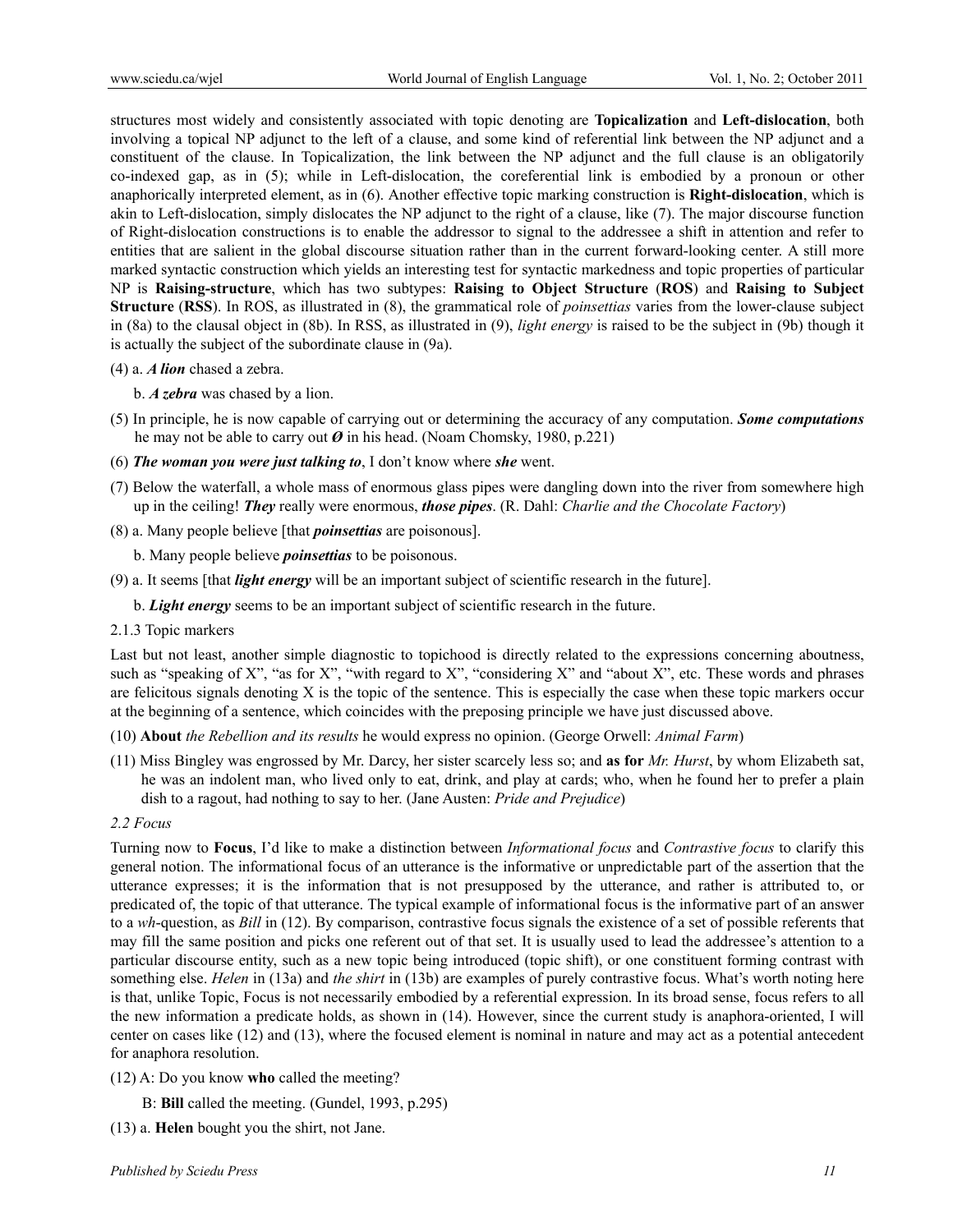- b. Helen bought you **the shirt**, not the sweater.
- (14) Lee spent the next three months immobilized with a metal halo screwed into his skull to prevent further injury to his neck. What hurt most was that **his doctors didn't talk to him about his prognosis**. (*Reader's Digest*, 2006(8), p.159)

In the identification of focus, we notice a blurring of the distinction between informational focus and contrastive focus because they are coded by similar type of linguistic prominence. To simplify the focus-identifying process, we will not highlight the distinction between the two subcategories unless necessary. There have been many studies justifying the salience weight of focused elements and shedding light on pronoun processing. For instance, Cutler and Fodor (1979) found that detection time for a target phoneme was shorter when the phoneme was in a focused word. Almor (1999) also claimed that antecedents that were in focus appeared to elicit shorter reading time for fuller forms of co-reference, and that such focusing influenced the ease with which coreference was established. Focus is salient because of its newness in relation to the topic of the sentence. Generally speaking, the focus status of an NP is mainly designated by the MARKEDNESS of its prosodic and syntactic properties of the constituent.

2.2.1 Prosodic prominence

The association between prosodic prominence and focus has been shown to hold in a variety of languages, and is widely believed to be universal. In the absence of semantic and pragmatic cues, the focused constituent often carries a **pitch accent**, typically associated with word stress. To simplify the focus-identifying process, we will not highlight the distinction between the two subcategories unless necessary. In written discourse, vocal stress and pitch accent are often simulated through **italics**, **bold type** or **upper case**. Example (15) appears in a print advertisement in *Reader's Digest*, the brand name *Mirapex* easily draws the reader's attention due to the large capital letters. In (16), the author highlights *Magic Formula* through capitalizing its initial letters. Mainly due to the effect of focalization, the pronoun *It* in the following sentence is interpreted as *Magic Formula* rather than other possible antecedents like *attention* or *the main point of your message*.

- (15) Help you restless legs find relief with MIRAPEX. (*Reader's Digest*, 2007(8), p.11)
- (16) By using the Magic Formula you can be certain of gaining attention and focusing it upon the main point of your message. It cautions against indulgence in vapid opening remarks, such as: "I didn't have time to prepare this talk very well," or "When your chairman asked me to talk on this subject, I wondered why he selected me." (Dale Carnegie: *The Quick and Easy Way to Effective Speaking*)
- 2.2.2 Cleft constructions

In addition to pitch accent, contrastive focus may be syntactically coded by placing the relevant constituent in a syntactically prominent position. The most prototypical and efficient syntactic structure for focus marking is the **Cleft construction**. To be more specific, cleft structures reliably give the clefted constituent a contrastive interpretation. In uttering a cleft sentence, the addressor splits the content of a single proposition into two clauses thereby structurally singling out the clefted constituent and focusing attention on it. There are two main types of Cleft construction: **It-cleft** and **pseudo-cleft**, the former is exemplified by (17), the latter by (18) and (19). (All the clefted constituents are indicated by *italics*.)

- (17) **It** was *legendary SNL creator Lorne Michaels* who recommended him as Letterman's replacement. (*Reader's Digest*, 2006 (9), p.120)
- (18) Out of all the episodes we did, **the one** that really worked was *the one Jeff wrote entirely himself*. (*Reader's Digest*, 2006 (9), p.140)
- (19) Seeing patients exhausted him, both physically and emotionally. **What** now fired him up was *the compulsive sketching he did in between appointments*. (*Reader's Digest*, 2006 (1), p.113)

To sum up, one might wonder why topic and focus, which are considered distinct by theories of information structure, nonetheless appear to function similarly with respect to salience marking. One property that may explain their common effect is that they both presuppose the existence of their referent. Topics, as already discussed above, necessarily presuppose the existence of their referent. Similarly, in order for a cleft construction to be felicitous, elements that are within the scope of focus are presumed to exist prior to the utterance, even if they have not been previously given in the discourse. Further support of this underlying similarity between topic and focus status comes from Kuno (1976, 1987), who essentially argues that the clefted focus in an it-cleft construction must be able to be the topic of the corresponding non-clefted version of the sentence.

Although both **topic** and **focus** serve to increase the cognitive prominence of the linguistically prominent referents in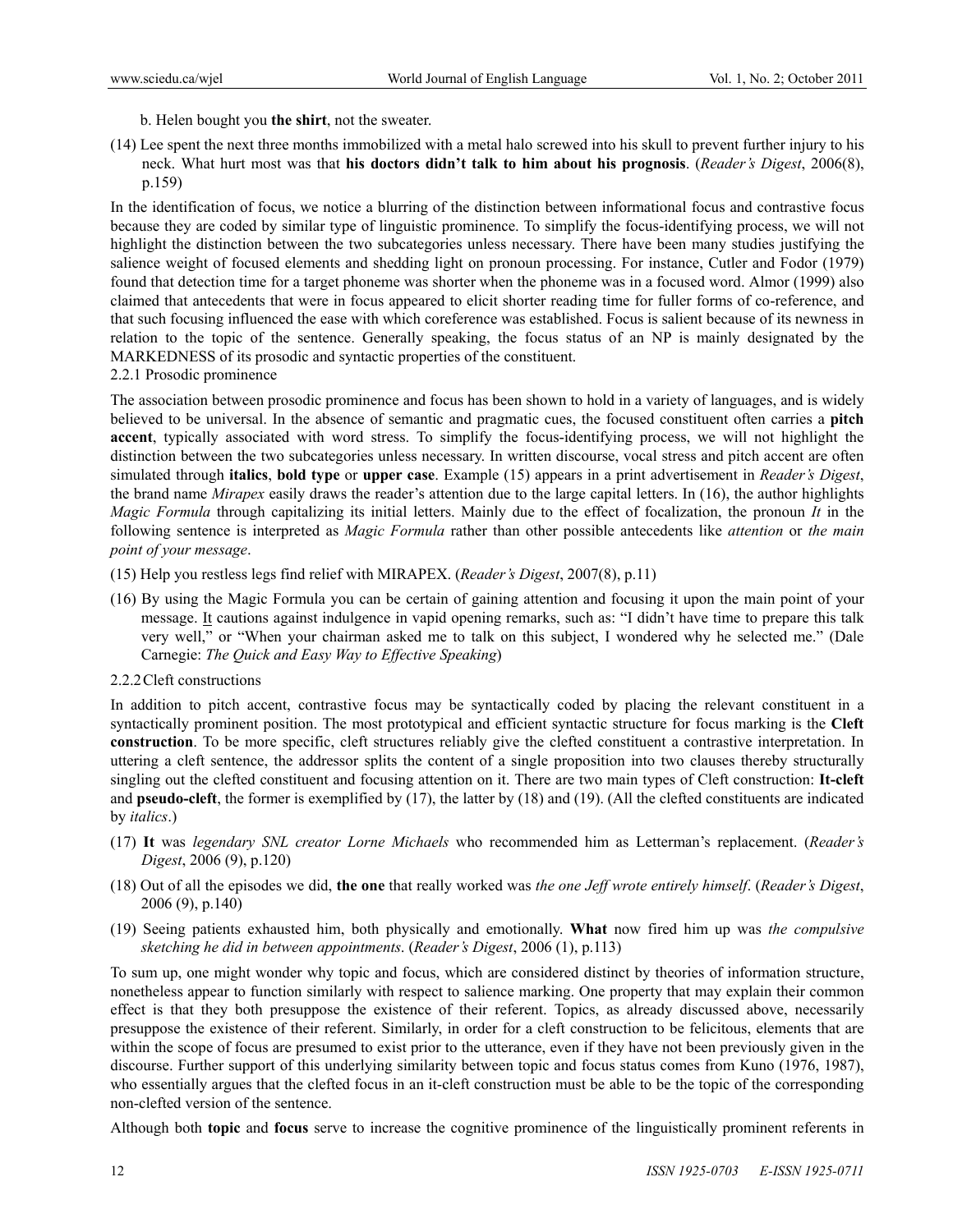discourse, it is worth noting that they play slightly different roles in pronoun antecedent selection. On the whole, topic serves as the default antecedent of a pronoun, while focus acts as a marked candidate and carries more salience weight. Because of the bias towards the more prominent antecedent in anaphora resolution, this subtle distinction casts influence on the design of many anaphora resolution algorithms, in which the focused element usually ranks higher than topic on the list of potential antecedents. Such a resolution strategy is justified by Arnold's corpus study (1998), in which he found that the clefted focus element was referred to more often than any other referents within the sentence, and the subject (i.e. topic) was the most likely to be referred back to on the absence of clefted focus.

## **3. The Formal Bias for Referential Prominence: Pronominalization**

There has been some work claiming that the referential form has an effect on salience assessment, but this viewpoint has not received as much attention as other factors. In fact, besides topicality and focalization, a reduced referential form also increases a referent's salience weight and thus makes it more likely to be referred to in upcoming discourse. In other words, a referent will become more salient for future reference if it is expressed with a pronoun rather than a definite NP. This assumption is well-grounded in both linguistic theory and psycholinguistic research (Chafe, 1976; Givón, 1995; Kameyama, 1999, etc.).

Generally speaking, the use of a pronoun signals to the addressee that the addressor is continuing to talk about the same thing and thus keeping it in the spotlight. From the viewpoint of coherence construction, this explains why pronouns are frequently used in a topic chain. Example (20) illustrates the most typical occurring type of pronouns as a continuation of topic. Being the central topic of the discourse segment, *Mr. Pilkington* has been referred to repeatedly with pronominal forms like *his* in (20a) and *he* in (20b, c).

(20) a. **Mr. Pilkington**, of Foxwood, had stood up, *his* mug in *his* hand.

- b. In a moment, *he* said, *he* would ask the present company to drink a toast.
- c. But before doing so there were a few words that *he* felt it incumbent upon him to say.

## (George Orwell: *Animal Farm*)

More importantly, such a saliency bias for pronouns sheds light on anaphora resolution when there is referential ambiguity. For instance, in the interpretation of the pronoun *she* in (21c), we find two antecedent candidates in (21b): *Miss Bingley* and *Elizabeth (her)*. Although *Miss Bingley* appears in the subject position, *Elizabeth* outweighs *Miss Bingley* in saliency for the sake of pronominalization. Such a referential choice is further justified if we take the whole discourse segment into account. As a matter of fact, *Elizabeth* functions as the Global Topic of (21), with its centering status fully verified through the use of following pronouns: *her* in (21b) and (21d), *she* in (21c).

(21) a. When the clock struck three, **Elizabeth** felt that she must go, and very unwillingly said so.

- b. Miss Bingley offered her (=Elizabeth) the carriage,
- c. and she only wanted a little pressing to accept it,
- d. when Jane testified such concern in parting with her,
- e. that Miss Bingley was obliged to convert the offer of the chaise to an invitation to remain at Netherfield for the present.

## (Jane Austen: *Pride and Prejudice*)

In brief, being pronominalized makes a referent salient in the future. It should be noted that this constraint is optional. That is, if there are no pronouns in the set of potential antecedents, this salience-form constraint will not have any effect in the final preference over candidate interpretation.

## **4. The Viewpoint Effect on Salience Denotation: Empathy**

In its broad sense, **Empathy** refers to the addressor's adoption of a perspective or standpoint in describing an event or state. In fact, the addressor may relate information from various "camera angles". For instance, he can place himself at a distance from the participants of the event/state and give an objective, detached description. Alternatively, he can position himself closer to one participant than to the others, or in some special cases, he can completely identify himself with one participant and describe the event/state from this participant's camera angle.

In Kuno's functional approach to the speaker's identification, empathy is defined as a gradient notion. To be more specific, the degree of the speaker's empathy with x,  $E(x)$ , ranges from 0 to 1, with  $E(x) = 1$  signifying his/her total identification with x and  $E(x) = 0$  signifying a total lack of identification. Accordingly, I would like to denote the two ends of this continuum as **subjective point of view** and **objective point of view** respectively. The former reflects the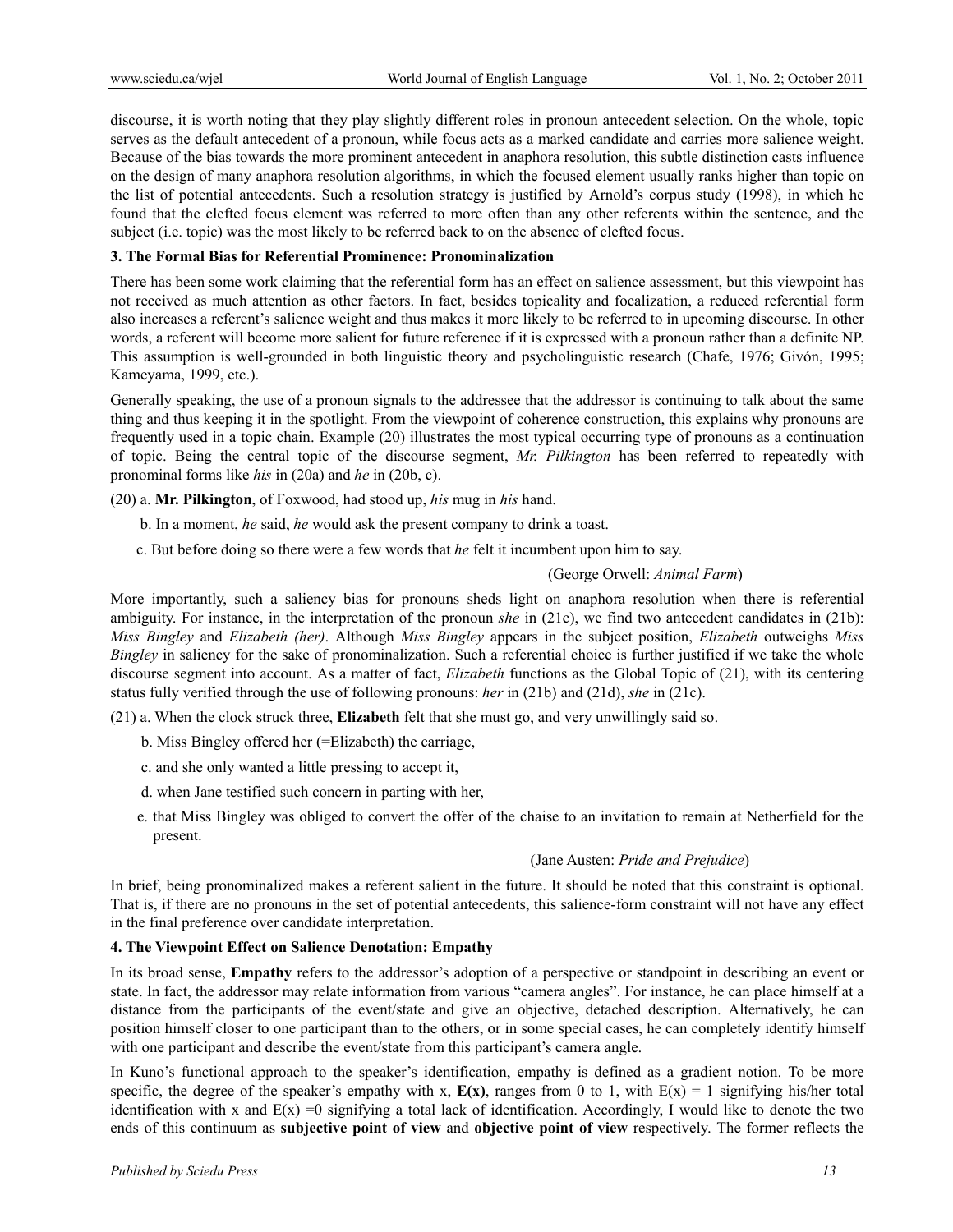consciousness of addressor through presenting his perception, evaluations, judgments, or inner thoughts; the latter is featured by its independence of any character's consciousness.

With respect to anaphora processing, empathy plays an influential role in salience ranking. It has generally been assumed that the contribution of point of view is entirely separate from the syntactic constraints that determine the core anaphora facts. Many scholars (Kuno & Kaburaki, 1977; Kameyama, 1985; Walker, Iida, & Cote 1994) first notice its predictive power of salience weight in the interpretation of zero pronoun in Japanese, where each predicate selects one of its arguments as the locus of empathy. Based on his analyses of Turkish discourse, Turan (1995) argues that empathy is relevant to Western languages as well. In English, the representation and interpretation of discourse entities in attentional state are also sensitive to the addressor's choice of viewpoint. This is particularly the case in a discourse segment with a subjective point of view, where the salience weight of a discourse entity partly depends on how it is perceived by the subject of consciousness. In (22), for example, Elizabeth is salient as the subject of consciousness. The empathic prominence is indicated by the phrase in Elizabeth's mind, and it affects the attentional center indeed. This explains why the pronoun *she* in (22d) refers back to *Elizabeth* in (22a) rather than a nearer potential antecedent, *Mrs. Reynolds* in (22b).

- (22) a. There was certainly at this moment, **in Elizabeth's mind**, a more gentle sensation towards the original than she had ever felt at the height of their acquaintance.
	- b. The commendation bestowed on him by Mrs. Reynolds was of no trifling nature.
	- c. What praise is more valuable than the praise of an intelligent servant?
	- d. As a brother, a landlord, a master, **she** considered how many people's happiness were in his guardianship!

#### (Jane Austen: *Pride and Prejudice*)

To detect the projector of the limelight, i.e. the subject of consciousness in automatic processing, we need the help of certain **empathy-marking verbs** whose argument structure corresponds to a particular point of view of the event. Typically, verbs denoting perception like *see, look at, feel, appear* and verbs representing inner thought like *remember, interest, consider* are empathetically deictic. It is always the direct object of this kind of verb that will gain more attention and thus become more salient. In addition, there are expressions that refer to a character's point of view, such as *The thought cross her mind*. With such expressions, it is the experiencer, which is often in object position, rather than the grammatical subject, that should be ranked higher. Consider the potentially ambiguous pronoun *her* in (23b), which might be expected to realize the entities in (23a), i.e., *Mrs. Bennet* or *her eldest daughter*. Although *Mrs. Bennet* is more salient in terms of grammatical function, the definite pronoun *her* in (23b) co-refers with the object *her eldest daughter*  because it follows the perceptual verb seen and thus gains more empathetic prominence.

(23) a. Mrs. Benneti had **seen** her eldest daughterj much admired by the Netherfield party.

- $b$ . Mr. Bingley had danced with her<sub>i</sub> twice,
- c. and shej had been distinguished by his sisters.

#### (Jane Austen: *Pride and Prejudice*)

#### **5. Conclusion**

On the whole, the discourse entity that is at the center of attention will be assigned the highest saliency and tend to be referred to with the most reduced anaphoric form. Motivated by such a cross-linguistic consensus, this paper tries to identify the attentional center through assessing the relative salience of different discourse entities. Three linguistic properties that have been claimed to influence the salience weight in English are examined in turn: *information status*, *referential form*, and *empathy*. It is hoped that the salience assessment outlined here will contribute to more adequate and insightful analyses of anaphora processing. It's worth noting that the discourse samples are primarily drawn from literary works and magazine articles, the exploration of saliency in spoken monologues and the intricacies of dynamic conversations are left open for future investigation.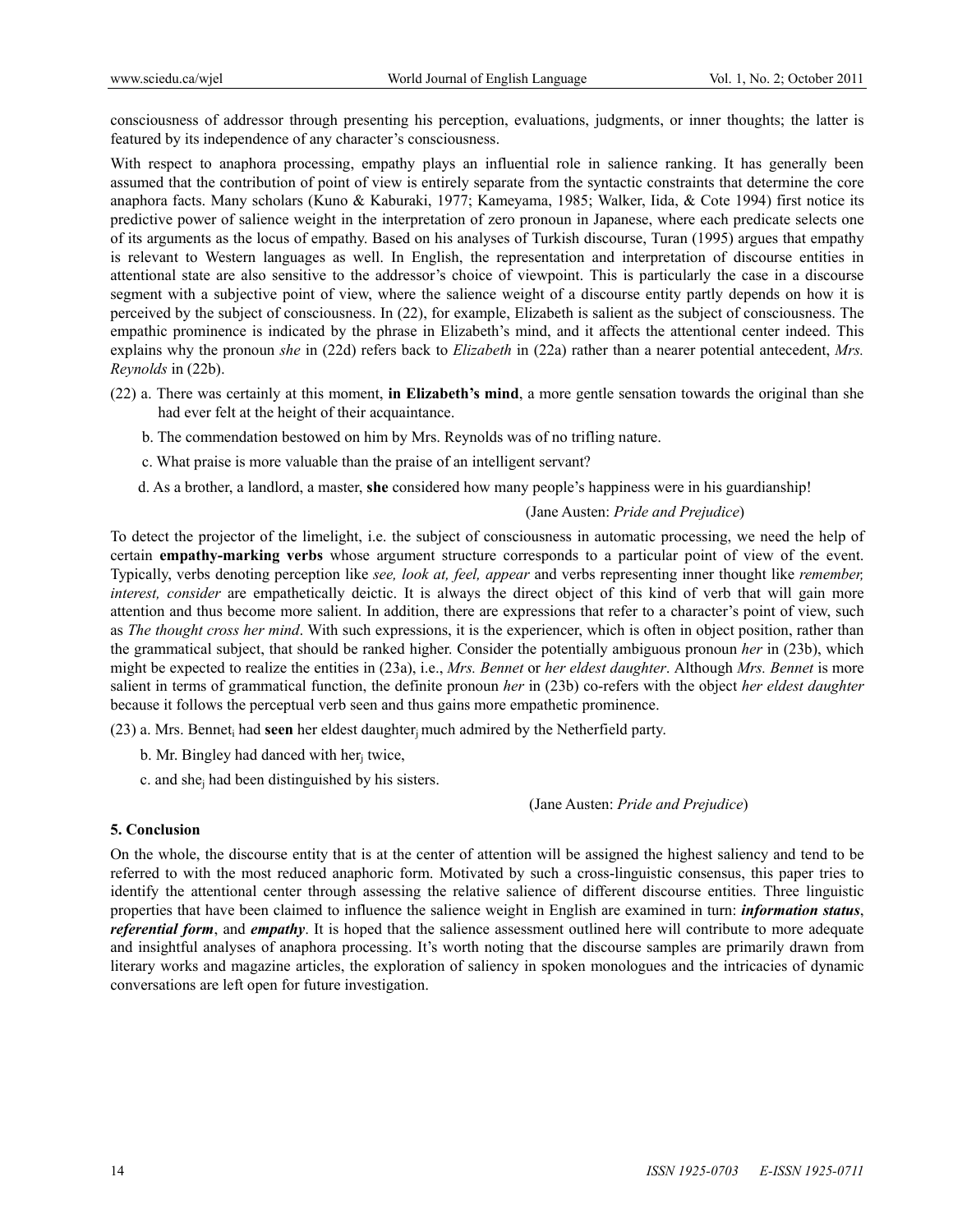#### **References**

- Almor, A. (1999). Noun-phrase anaphora and focus: the informational load hypothesis. *Psychological Review, 106*(4), 748-765. http://dx.doi.org/10.1037/0033-295X.106.4.748
- Arnold, J. (1998). Reference form and discourse patterns. Doctoral Dissertation. Stanford University.
- Ariel, M. (1990). *Accessing Noun-phrase Antecedents*. London: Routledge.
- Chafe, W. L. (1976). Givenness, contrastiveness, definiteness, subjects, topics and point of view. In Li C (Ed.) *Subject and Topic*. New York: Academic Press. pp. 25-56.
- Chomsky, N. (1980). *Rules and Representations.* Oxford: Basil Blackwell.
- Crawley, R. A., Stevenson, R. J., & Kleinman, D. (1990). The use of heuristic strategies in the interpretation of pronouns. *Journal of Psycholinguistic Research, 19*, 245-264. http://dx.doi.org/10.1007/BF01077259
- Cutler, A., & Fodor, J. A. (1979). Semantic focus and sentence comprehension. *Cognition, 7* (1), 49-59. http://dx.doi.org/10.1016/0010-0277(79)90010-6
- Firbas, J. (1966). Non-thematic subjects in contemporary English. *Travaus Linguistiques de Prague*, *2*, 239-56.
- Firbas, J. (1992). *Functional Sentence Perspective in Written and Spoken Communication*. Cambridge: Cambridge University Press.
- Givón, T. (Ed.). (1983). *Topic Continuity in Discourse: A Quantitative Cross-Language Study*. Amsterdam; Philadelphia: J. Benjamin's Pub.
- Gundel, J., Hedberg N., & Zacharski, R. (1993). Cognitive Status and the Form of Referring Expressions in Discourse. *Language*, *69*, 274-307. http://dx.doi.org/10.2307/416535
- Givón, T. (1995). *Functionism and Grammar*. Amsterdam: John Benjamins Publishing Company.
- Gundel, J., Hedberg N., & Zacharski, R. (1993). Cognitive Status and the Form of Referring Expressions in Discourse. *Language*, *69*, 274-307. http://dx.doi.org/10.2307/416535
- Kameyama, M. (1985). Zero anaphora: the case of Japanese. Doctoral dissertation. Stanford University.
- Kameyama, M. (1999). Stressed and unstressed pronouns: complementary preferences. In Peter Bosch and Rob van der Sandt (Eds.), *Focus: Linguistic, Cognitive, and Computational Perspectives.* Cambridge: Cambridge University Press. pp. 306-321.
- Kuno, S., & Kaburaki, E. (1977). Empathy and Syntax. *Linguistic Inquiry*, *8*, 627-72.
- Kuno, S. (1976). Subject, Theme, and the speaker's empathy: a reexamination of relativization phenomena. In C. Li (Ed) *Subject and Topic*. New York: Academic Press. pp. 417-444.
- Kuno, S. (1987). *Functional Syntax: Anaphora, Discourse and Empathy.* Chicago: University of Chicago Press.
- Lambrecht, K. (1994). *Information Structure and Sentence Form*. Cambridge: Cambridge University Press.
- Marslen-Wilson, W., Tyler, L. K., & Koster, C. (1993). Integrative processes in utterance resolution. *Mem Lang*, *32*, 647–666. http://dx.doi.org/10.1006/jmla.1993.1033
- Reinhart, T. (1982). Pragmatics and linguistics: an analysis of sentence topics. *Philosophica*, *27*, 53-94.
- Stevenson R. J., Nelson, A. W. R., & Stenning, K. 1995. The role of parallelism in strategies of pronoun comprehension. *Lang Speech*, *38*(4), 393–418.
- Turan, U. D. (1995). Null vs. Overt Subjects in Turkish Discourse: a centering analysis. Doctoral dissertation. University of Pennsylvania.
- Walker, M. A., Iida, M., & Cote, S. (1994). Japanese Discourse and the Process of Centering, *Computational Linguistics, 20*(2), 193-232.